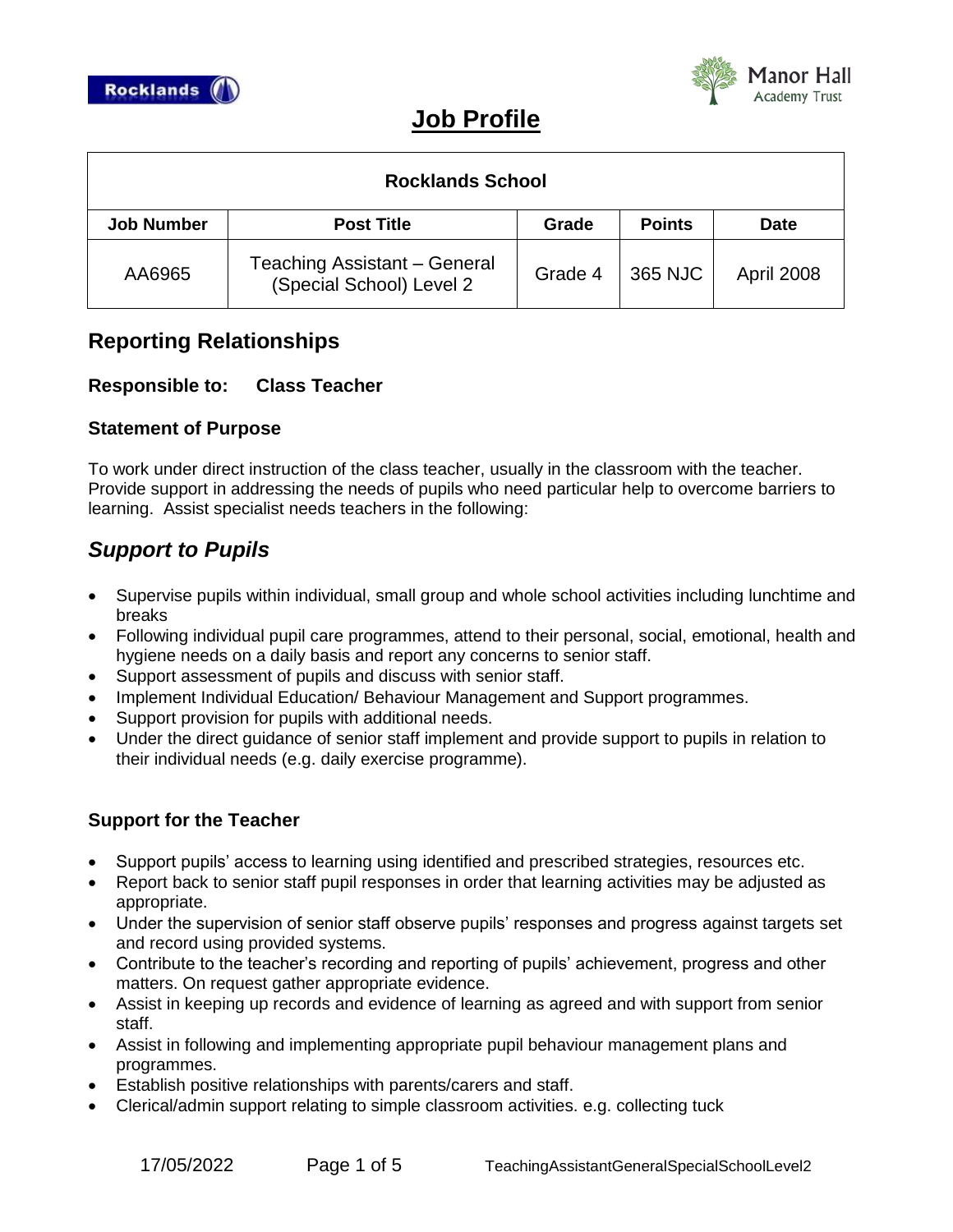



### **Support for the Curriculum**

- Implement agreed learning activities/teaching programmes under direction of senior staff.
- Under direction of teacher prepare and use specialist equipment, plans and resources to support pupils.
- Be aware of the need for different teaching and learning approaches that support pupils' access to learning.
- Support pupil's use of ICT in their everyday life, as a means of communication and to access the curriculum

### **Professional Accountabilities** (this list is not exhaustive and should reflect the ethos of the school)

The post holder is required to be aware of and comply with policies and procedures relating to child protection, health, safety and security, confidentiality and data protection, reporting all concerns to an appropriate person. In addition they are to contribute to the achievement of the school's objectives through:

#### **Safeguarding**

 Promote and safeguard the welfare of children and young persons you are responsible for or come into contact with.

#### **Financial Management**

 Personally accountable for delivering services efficiently, efficiently within budget and to implement any approved savings and investment allocated to the service area.

#### **People Management**

- To comply and engage with people management polices and processes
- Contribute to the overall ethos/work/aims of the school.
- Establish constructive relationships and communicate with other agencies/professionals.
- Attend and participate in regular meetings.
- Participate in training and other learning activities and performance development as required.
- Recognise own strengths, areas of expertise and use these to advise and support others.

#### **Equalities**

 Ensure that all work is completed with a commitment to equality and anti-discriminatory practice, as a minimum to standards required by legislation.

#### **Climate Change**

• Delivering energy conservation practices in line with the County Council's corporate climate change strategy.

#### **Health and Safety**

 Ensure a work environment that protects people's health and safety and that promotes welfare and which is in accordance with the County Council's Health and Safety policy.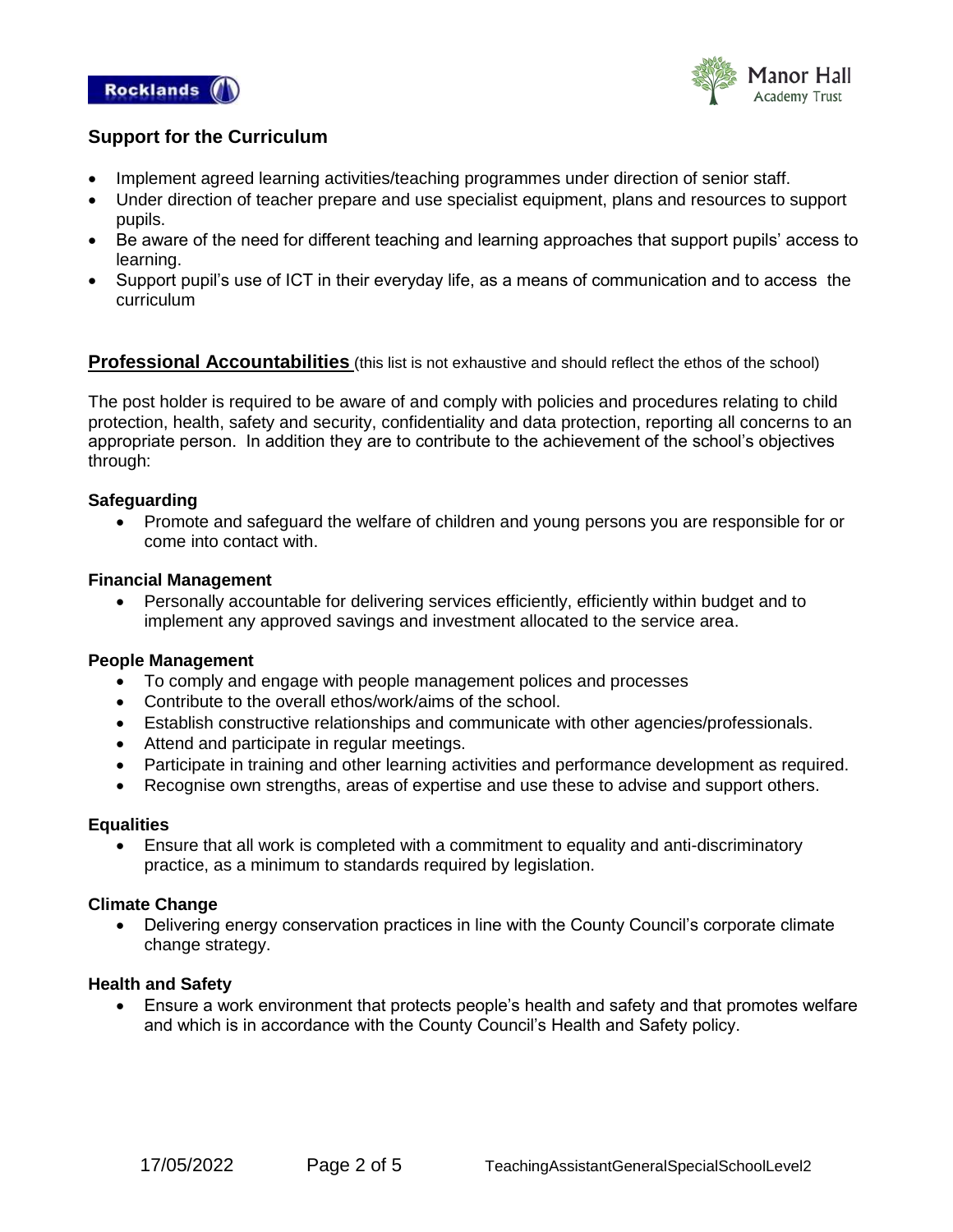



*Note 1:*

*The content of this job description will be reviewed with the post holder on an annual basis in line with the School's performance and development review policy. Any significant change in level of accountability that could result in a change to the grade must be discussed with the post holder and the relevant trade union before submitting for re-evaluation.*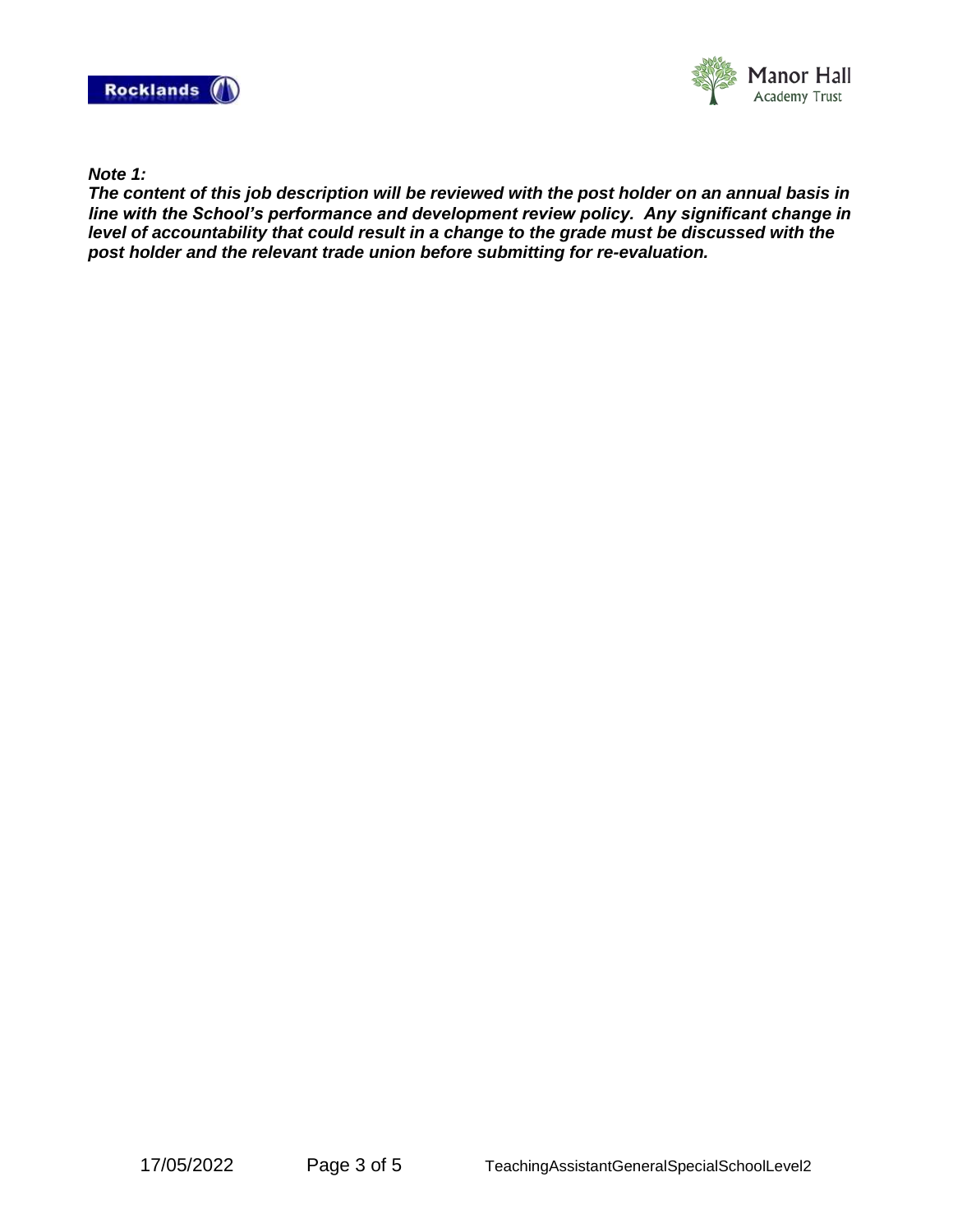



## **Person Specification Teaching Assistant - General (Special School) Level 2**

| Minimum<br>Criteria for<br>Two Ticks * | <b>Criteria</b>                                                                                                                                                                                                                                                                                                                                                                                                                                                                                                                                                                                                                                                                                                                                                                                                                                                                                                  | <b>Measured by</b> |
|----------------------------------------|------------------------------------------------------------------------------------------------------------------------------------------------------------------------------------------------------------------------------------------------------------------------------------------------------------------------------------------------------------------------------------------------------------------------------------------------------------------------------------------------------------------------------------------------------------------------------------------------------------------------------------------------------------------------------------------------------------------------------------------------------------------------------------------------------------------------------------------------------------------------------------------------------------------|--------------------|
|                                        | <b>Experience</b><br>Experience of working with pupils with additional needs.                                                                                                                                                                                                                                                                                                                                                                                                                                                                                                                                                                                                                                                                                                                                                                                                                                    | A                  |
|                                        | <b>Qualifications/Training</b><br>Very good numeracy/literacy skills equivalent to GCSE C and<br>above.<br>NVQ 2 for Teaching Assistants (or demonstrate equivalent<br>$\bullet$<br>knowledge, skills and experience).<br>First aid training as appropriate<br>$\bullet$                                                                                                                                                                                                                                                                                                                                                                                                                                                                                                                                                                                                                                         |                    |
|                                        | <b>Knowledge/Skills</b><br>Understanding of relevant policies/codes of practice.<br>$\bullet$<br>Ability to relate to children and adults<br>$\bullet$<br>Understanding of areas of learning, e.g., SEN.<br>$\bullet$<br>Effective use of ICT to support learning.<br>$\bullet$<br>Use of other equipment technology - video, photocopier.<br>$\bullet$<br>Work constructively as part of a team.<br>$\bullet$<br>Good communication skills.<br>$\bullet$<br>Willing to work towards NVQ Level 2 or recognised equivalent.<br>$\bullet$                                                                                                                                                                                                                                                                                                                                                                          | A/I                |
|                                        | <b>Behavioural Attributes</b><br>Customer focused.<br>$\bullet$<br>Has a friendly yet professional and respectful approach which<br>$\bullet$<br>demonstrates support and shows mutual respect.<br>Open, honest and an active listener.<br>$\bullet$<br>Takes responsibility and accountability.<br>Committed to the needs of the pupils, parents and other<br>stakeholders and challenge barriers and blocks to providing an<br>effective service.<br>Demonstrates a "can do" attitude including suggesting solutions,<br>$\bullet$<br>participating, trusting and encouraging others and achieving<br>expectations.<br>Is committed to the provision and improvement of quality service<br>$\bullet$<br>provision.<br>Is adaptable to change/embraces and welcomes change.<br>$\bullet$<br>Acts with pace and urgency being energetic, enthusiastic and<br>$\bullet$<br>decisive.<br>Communicates effectively. | A/I                |